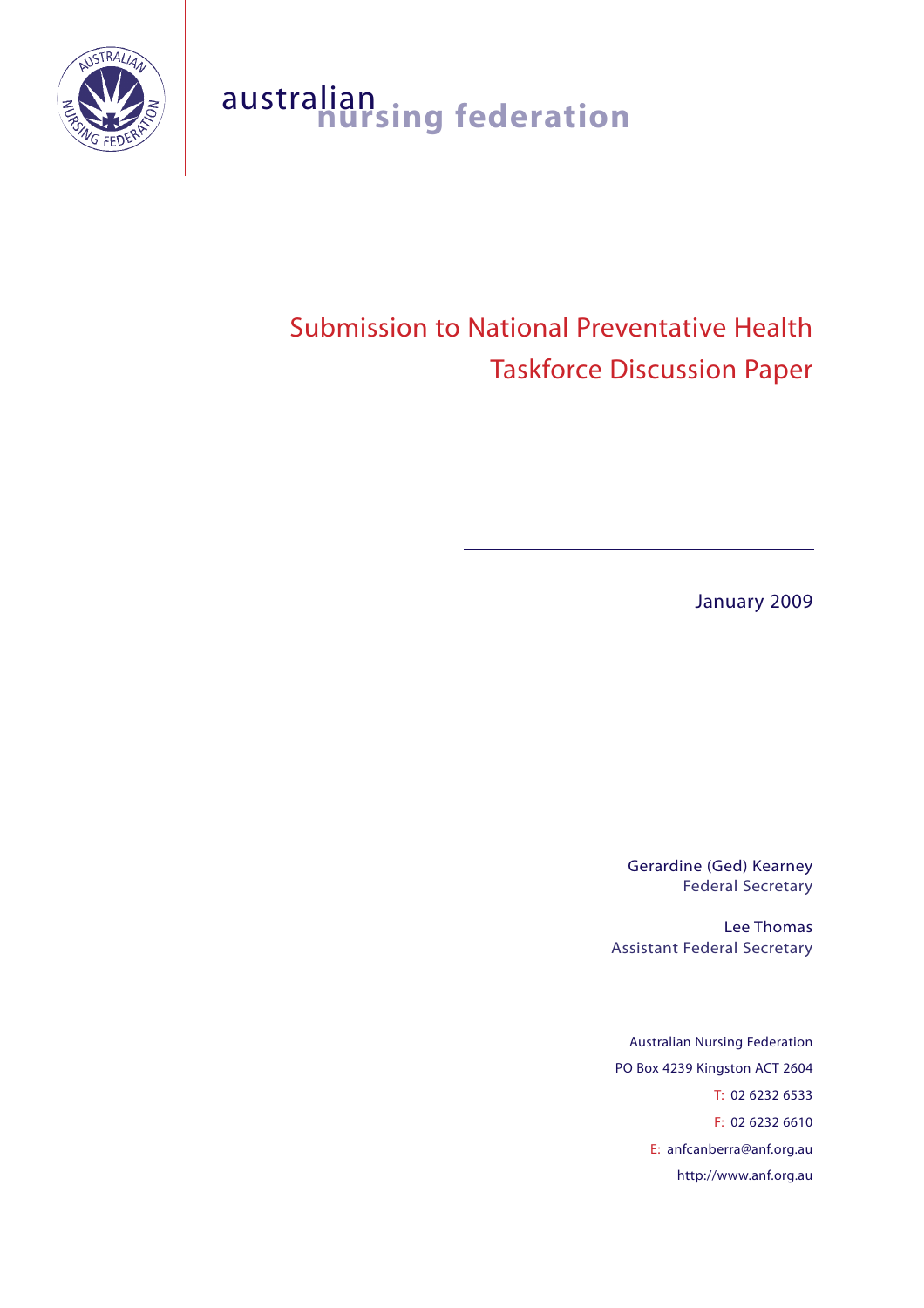#### Introduction

The Australian Nursing Federation (ANF) was established in 1924. The ANF is the national union for nurses and midwives, with Branches in each State and Territory of Australia.

The ANF is also the largest professional and industrial nursing and midwifery organisation in Australia, with a membership of over 170,000 nurses and midwives, employed in a wide range of enterprises in urban, rural and remote locations in both the public and private sectors.

The ANF's core business is the industrial and professional representation of our members and the professions of nursing and midwifery.

The ANF participates in the development of policy in nursing and midwifery, nursing and midwifery regulation, health, community services, veteran's affairs, education, training, occupational health and safety, industrial relations, immigration, foreign affairs and law reform.

The ANF is pleased to respond to the Discussion Paper prepared by the National Preventative Health Taskforce.

#### The disciplines of nursing and midwifery

Nursing is a unique discipline which places a central emphasis on the holistic care of individuals, families, and communities. Nursing encompasses a person-centred approach to care, which places emphasis on illness prevention and health promotion in theory and in practice.

Nurses work to promote good health, prevent illness, and provide care for the ill, disabled and dying. Nurses also work in non-clinical roles in the promotion of a safe environment; in education and in advocacy; they conduct research, participate in developing health policy and systems of health care management.<sup>1</sup>

Nursing also places considerable emphasis on the relationship between health and human rights.

This is clearly articulated in nursing's codes and standards of practice, such as the Code of Ethics. The Code of Ethics for Nurses in Australia (2008) outlines the importance of nurses *"recognising, respecting, actively promoting and safeguarding the right of all people to the highest attainable standard of health as a fundamental human right"*. 2

There is specific recognition of Australia's Aboriginal and Torres Strait Islander people, about whom the Code acknowledges that *"physical, emotional, spiritual and cultural wellbeing"* form the *"expected whole of the Aboriginal and Torres Strait Islander model of care".*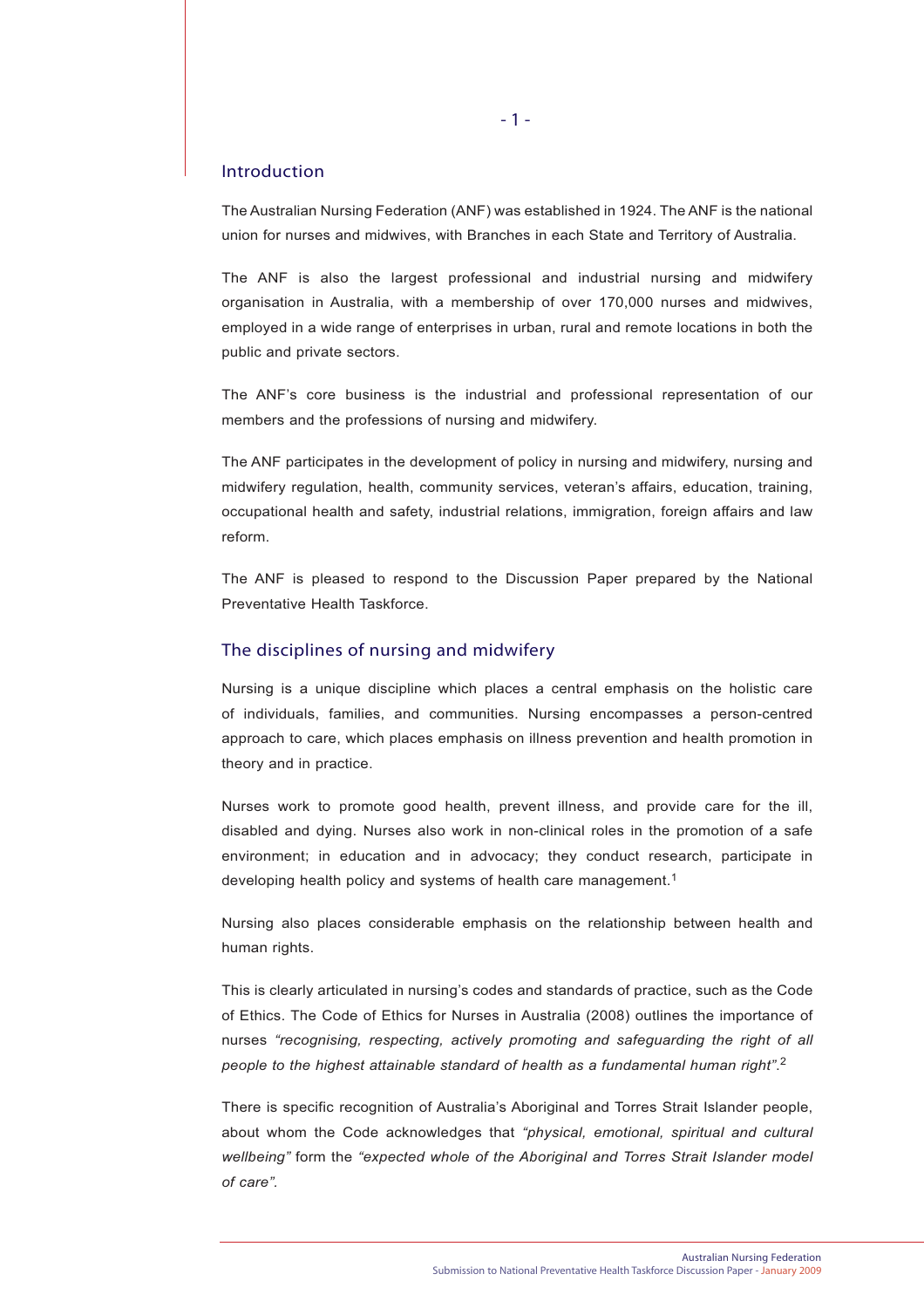There is, in nursing philosophy and practice, an implicit understanding of the contribution of the social determinants of health on health status and health outcomes, as expressed in the 2008 Code of Ethics: "Nurses recognise and understand the contribution economic, social and ecological factors, such as poor education, social exclusion and prejudice, crime, poverty, inadequate housing, inadequate community infrastructure and services and environmental pollution and degradation may make to ill health in the community."

Midwifery is a woman centred, political, primary health care discipline founded on the relationship between women and their midwives. Midwifery considers women in pregnancy, during childbirth and early parenting to be undertaking a healthy process. Midwives focus on a woman's health needs, her expectations and aspirations and recognise every woman's responsibility to make informed decisions for herself, her baby and her family with assistance, when requested, from health professionals. $3$ 

The midwife is recognised as a responsible and accountable professional who works in partnership with each woman to give the necessary support, care and advice during pregnancy, birthing and the postpartum period, to conduct births and to provide care for the newborn and infant. This care includes preventative measures, the promotion of normal birth, the detection of complications in mother and child, the accessing of medical care or other appropriate assistance and the carrying out of emergency measures.

The midwife has an important task in health counselling and education, not only for the woman, but also within the family and the community. This work involves antenatal education and preparation for parenthood and may extend to each woman's health, sexual or reproductive health and child care.<sup>4</sup>

It is in the context of the philosophy and practice of nursing and midwifery that comments are made in response to the Taskforce Discussion Paper.

#### The nursing and midwifery professions

Nurses and midwives form the largest health profession in Australia, providing health care to people across their lifespan. Nurses and midwives are the most geographically dispersed health professionals in Australia, working in homes, schools, communities, general practice, local councils, industry, offshore territories, aged care, retrieval services, rural and remote communities, Aboriginal and Torres Strait Islander health services, hospitals, the armed forces, universities, mental health facilities, statutory authorities, general businesses, and professional organisations

There are 12,000 registered midwives<sup>5</sup> and a combined total of  $244,360$ , registered and enrolled nurses in Australia. Nurses and midwives comprise over 55% of the entire health workforce  $6$ 

Nursing and midwifery are therefore key professions to engage in achieving the aim of Australia as the healthiest country by 2020.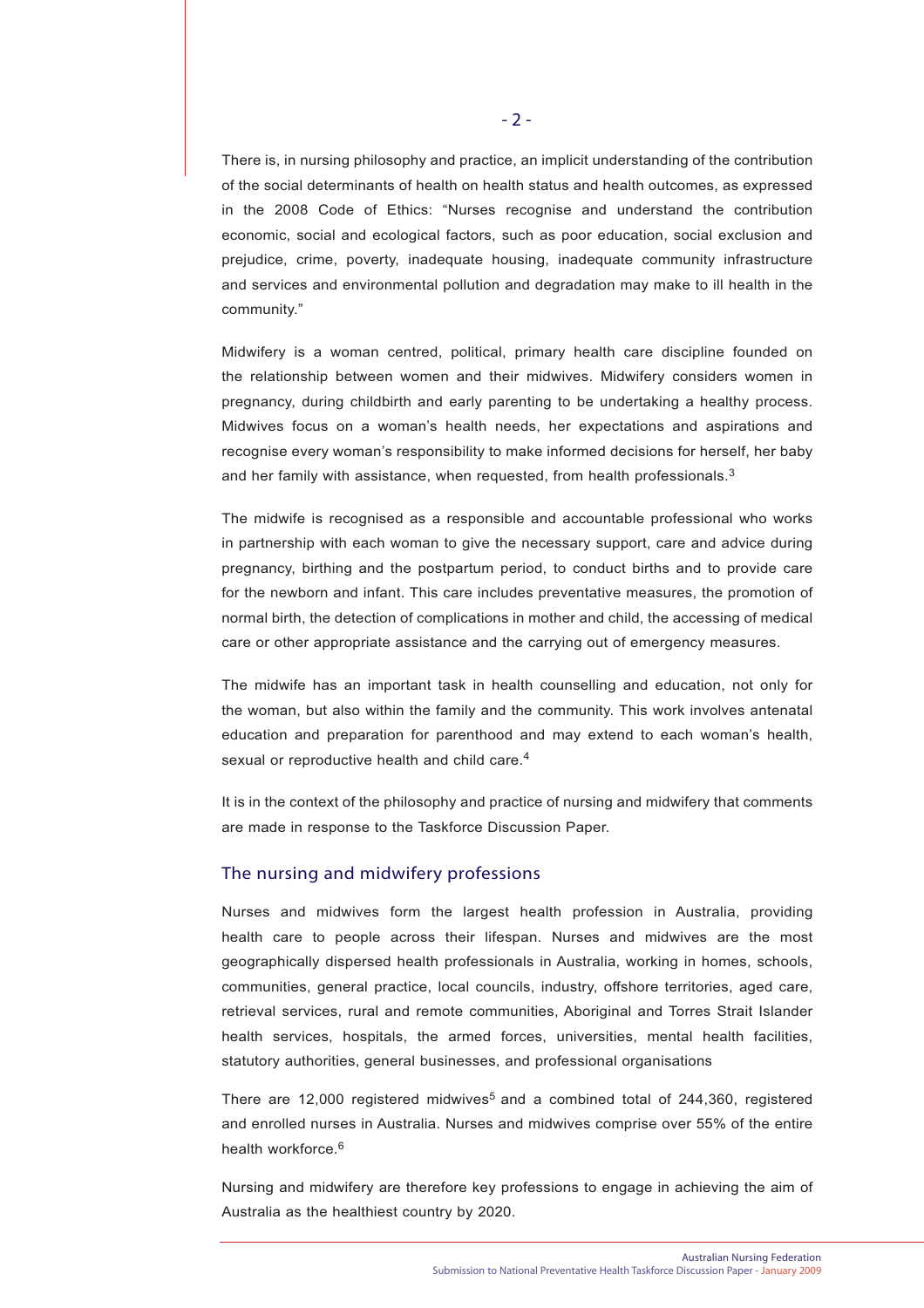#### Preventing obesity, tobacco use, and alcohol abuse

The ANF supports the calls for urgent, sustained and comprehensive action to improve Australia's capacity to prevent illness and disease caused by obesity, smoking and harmful consumption of alcohol. We also acknowledge the distinct challenge of addressing these risk factors with regard to Aboriginal and Torres Strait Islander health, and the importance of measures to mitigate these risk factors with the aim of closing the gap between Indigenous and non-Indigenous people.

Prevention programs to address obesity, tobacco and harmful alcohol use will have little impact if the social determinants of health are not considered. The contribution of various factors which result in social exclusion (such as poverty, disability, poor social support, and lack of education and skills) cannot be ignored. Addressing these factors will require policies that consider the role of: equity in access to health care services; the importance of early intervention; the contribution of the environment to health and wellbeing; the importance of fair work; and social and historical contributors to social injustice.<sup>7</sup>

The effective training of health professionals to address these key challenges is necessary. Efforts must be made to ensure that health professionals in primary health care, community and public health roles have access to effective and regular training in the implementation of effective strategies to screen, counsel and provide public education in relation to these health risks. The utilisation of evidence based guidelines is important for the delivery of effective interventions, and the development and distribution of such guidelines should be appropriately resourced.

For all contributing factors, it is important to have nationally consistent legislation and policies. The collection of data on health risks and health outcomes must also occur in a nationally consistent manner to ensure accountability and allow comparability across the jurisdictions.

Investment in research is needed; as is the establishment of a national surveillance system, gathering data on environmental and health risk factors, as well as a nationally consistent reporting system for the evaluation of performance and outcomes, including health inequalities.

The business community must also be involved. Wellness programs and incentives to maintain health and wellbeing should be the responsibility of employers, as productivity is strongly linked to the wellbeing of the workforce.

Central to the strategies developed to improve prevention of illness must be a national effort to improve health literacy, given the strong evidence that exists about the relationship between low literacy, smoking and health risk factors.<sup>8</sup>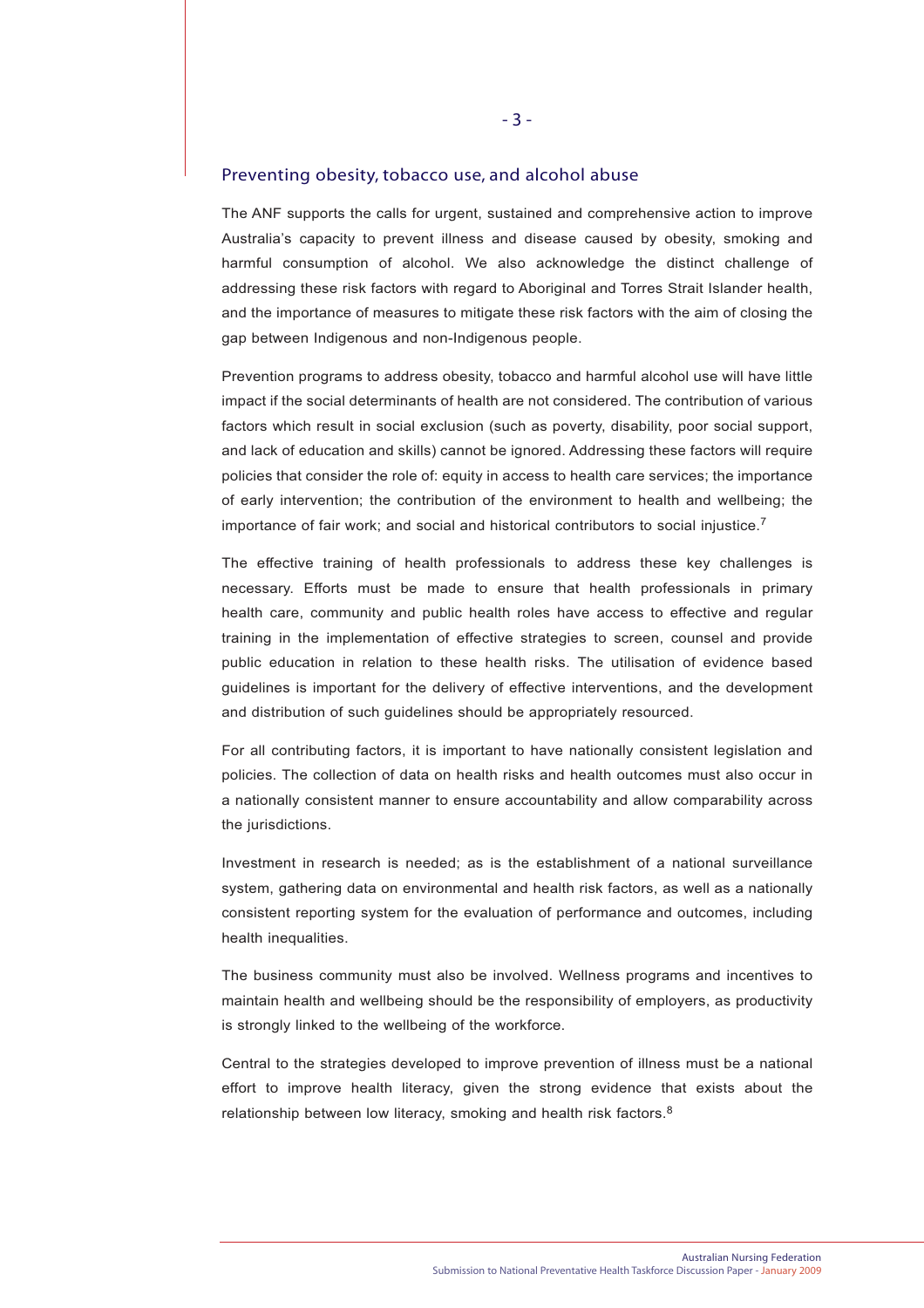#### **Obesity**

Rising levels of obesity in Australia is placing a huge cost on the community in terms of reduced productivity; increased risk of illness associated with obesity; and soaring levels of childhood obesity leading to expected reductions in life expectancy.

A significant contributing factor to obesity is that of poor access to healthy foods for low socio-economic groups. There is strong evidence that poverty is a risk factor for obesity.<sup>9</sup> This must be given serious consideration in the development of strategies to reduce obesity in Australia.

In considering responses to tackle the challenge of rising obesity rates in Australia, it is also vital to consider the changing nature of community participation; the role of infrastructure in contributing to patterns of obesity; the availability of public transport; building design; the contribution of processed foods; the corporatisation of agriculture; and the links between obesity and socio-economic status.

Addressing the incidence and causes of obesity requires addressing issues such as the marketing of food; the relationship between television advertising of food and obesity; the implications of the global economic downturn on food prices; as well as the implications of climate change and future food security i.e. the availability and affordability of fresh unprocessed, healthy food. This situation has broader implications not only for the risks of obesity, but also in relation to a range of health risks associated with poorer nutritional status. Governments also have a role in ensuring that food supplied in the public sector is healthy, sustainably harvested, ethically produced, and has a low carbon footprint.

#### Alcohol

The social culture around alcohol in Australia is one of the key challenges in addressing harmful alcohol use. The relationships between sporting activities and the marketing of alcohol is also problematic, in the same way that corporate sponsorship of children's sporting activity by fast food giants is problematic in tackling obesity. Addressing harmful alcohol use by limiting marketing and the imposition of higher taxes is supported.

The targeting of 'at risk groups' such as adolescents with prevention programs and public education initiatives to reduce the uptake and excessive use of alcohol is supported. Interventions should address both environmental factors such as availability and price but should also address intrinsic risk factors such as poor parenting and low self esteem. Interventions for both parents and adolescents should be considered.

Specific interventions to reduce alcohol use among other groups considered at risk are also needed, for people with co-morbidities such as mental illness and drug dependence for example, and those from lower socio-economic/lower occupationally skilled groups.<sup>10</sup>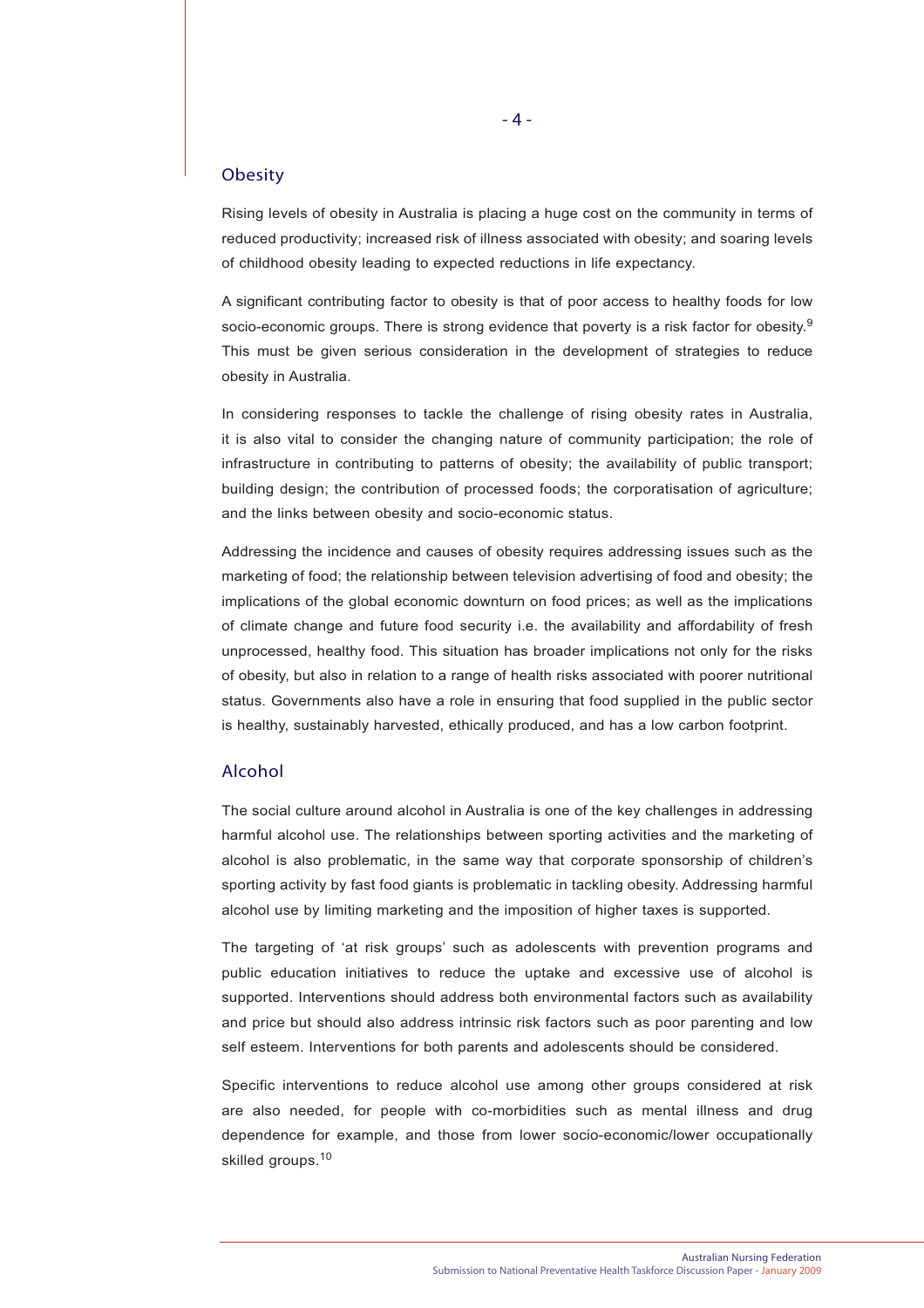Specific and targeted interventions are needed to reduce harmful alcohol use among Aboriginal and Torres Strait Islander people. These interventions must be culturally appropriate and developed in consultation with Indigenous communities.

With regard to the priorities for action indentified in the Discussion Paper, an increase in taxes to reduce the affordability of both alcohol and tobacco products is supported. The collection of nationally standardised data would be valuable as would nationally consistent legislation and policies. Measures to reduce both marketing and accessibility of alcohol are supported. Advertising of alcohol via television should be banned during children's prime viewing times.

There needs to be a particular emphasis on education in the national approach to prevention of unsafe or harmful alcohol use. Improving access to health promotion programs for at risk groups is needed to enhance the impact of interventions to reduce alcohol use which will require additional investment both in education and the health care workforce.

#### Tobacco

ANF supports the priorities for action identified in the Discussion Paper to reduce smoking.

Reducing marketing of tobacco must be a key aspect of prevention. ANF supports the mandating of plain packaging for all tobacco products to reduce promotional opportunities, and banning point of sale advertising.

Consistent laws and policies with regard to tobacco sale and use are important in achieving an effective national response to prevention. Increasing taxes to further reduce affordability is supported.

Public education is also vitally important. The development of a well funded national anti-smoking campaign is needed to help deliver key messages warning people about the dangers of smoking.

Deeming tobacco use a "classifiable element" in film and television to only allow images of smoking to appear in 'M' and 'MA15+' media is also supported.

Continuing education for all health professionals to promote the implementation of effective interventions to reduce tobacco use is supported. Funding for this education as well as broader public education campaigns should be an integral part of the tobacco prevention strategy. This is particularly important with those working in Indigenous populations where culturally relevant interventions need to be developed in collaboration with Aboriginal and Torres Strait Islander people.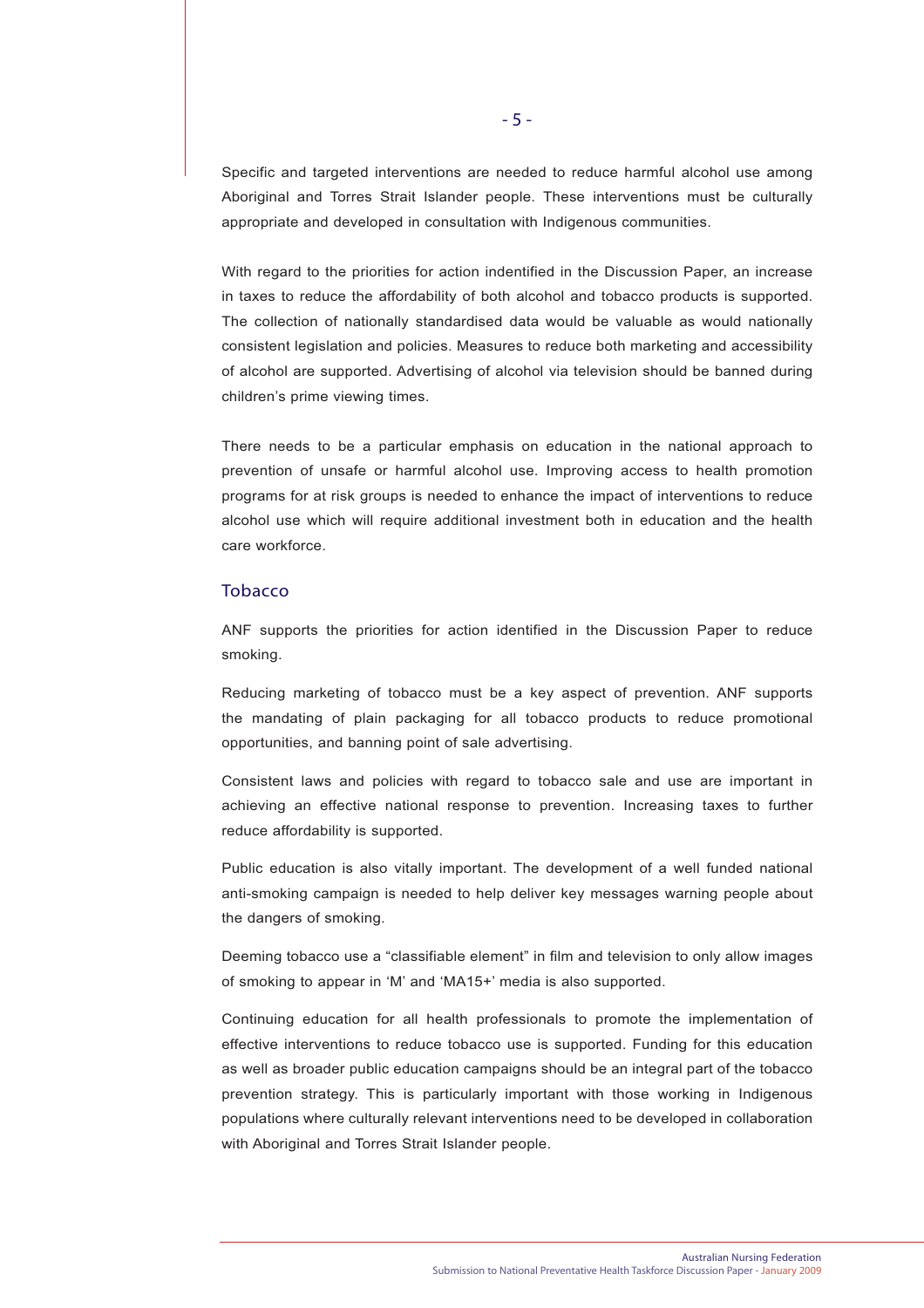#### A national agency

ANF supports the establishment of a national agency to lead the development and implementation of policy and initiatives for prevention. Part of the role of this agency should be to develop an innovation hub to share ideas, research and evidence of effective measures in preventing ill health. This would make a substantial contribution to the evidence base for prevention and encourage innovation as well as the wider application of successful initiatives.

The agency should work closely with the Indigenous Health Equity Council to establish relevant and culturally sensitive approaches to tackling obesity, alcohol and tobacco use among Aboriginal and Torres Strait Islander people.

The agency should provide support for the workforce outside the health sector who also have a significant role in prevention – teachers, community and youth workers, police, those working in sport and recreational activities etc.

ANF supports the proposal in the Discussion Paper for the national agency to oversee increased research into prevention, as well as increased surveillance, social marketing and education campaigns, with particular emphasis on primary health care in prevention of illness.

#### Performance indicators

ANF supports the proposed indicators outlined in the Discussion Paper, as well as the requirement for reporting Indigenous status on all indicators. Reporting should also reflect location, sex, ethnicity and social economic status.

It is suggested that additional indicators be developed to evaluate: per capita availability of an appropriately qualified workforce to deliver interventions to address harmful alcohol use; the available workforce per occupational group across tobacco, alcohol and obesity initiatives; and expenditure on research to evaluate interventions to reduce harmful alcohol use, smoking and obesity.

Indicators that evaluate the performance of National Partnerships Payments should be included, and reflect the achievement (or otherwise) of improved health outcomes. Indicators that reflect service provision at the expense of evaluation of the effectiveness of services are not supported. These indicators must be consistent nationally, and provide for capacity building, as well as incentives for improved performance.

Indicators should also be developed to evaluate health literacy, given the strong links between low health literacy and poor health outcomes.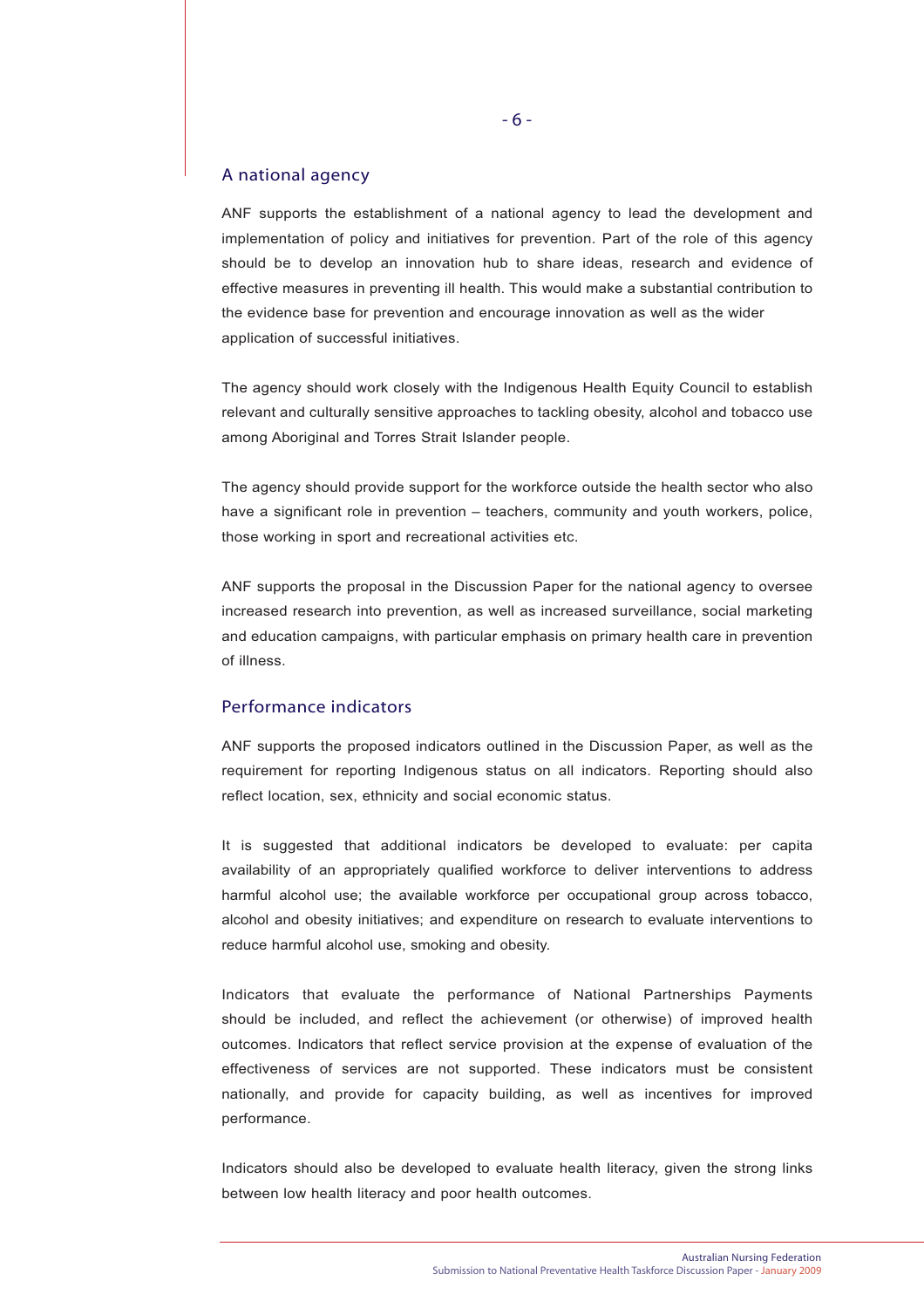### Supporting a framework for action: The role of nurses and midwives in prevention of illness and mitigation of health risks

Nurses and midwives already play a significant role in delivering preventative health messages and education to individuals and the community. Nurses and midwives in every setting and in every area of practice have opportunity to assist in the prevention of illness. Much of this can also occur in primary health care settings. There are around 27,000 nurses and midwives working in a variety of roles within primary health care settings around Australia. These nurses and midwives work in diverse roles, such as nurse practitioners, maternal and child health nurses, primary and secondary school nurses, community health nurses, occupational health nurses and general practice nurses. Within these settings, nurses and midwives provide services to address specific health issues, educate clients, and reduce risk factors for ill health. Many of these roles are generalist in nature, but many are also specialists – including but not limited to: women's health, men's health, adolescent health, sexual health, occupational health, chronic disease management, drug and alcohol, diabetes, emergency care, and child and infant health.

Nursing and midwifery interventions are key to the prevention and treatment of problems associated with obesity, tobacco and alcohol abuse. Nurses and midwives have the opportunity to influence risky behaviour in many settings, and with appropriate support, resources, education, and the provision of evidence based guidelines, make a significant contribution to prevention of illness.

There is strong evidence of the effectiveness, for example, of nursing and midwifery interventions in the prevention of foetal alcohol syndrome, with secondary and tertiary nursing and midwifery interventions proven to prevent secondary disabilities and improve outcomes for high-risk children in multiple research studies.<sup>11</sup> Nursing interventions are effective in reducing risks for patients with alcohol dependence in acute hospital settings through the education and health promotion they provide.<sup>12</sup>

In the community, nurses and midwives have an important role to play in creating links between teachers, parents and communities to identify locally relevant strategies to reduce alcohol related harm, smoking and obesity.

In regard to smoking, a Cochrane review has found smoking advice and/or counselling from nurses is effective in reducing smoking, but is less effective when the intervention is brief or the intervention is provided by a nurse whose main role is not that of health promotion or smoking cessation<sup>13</sup>.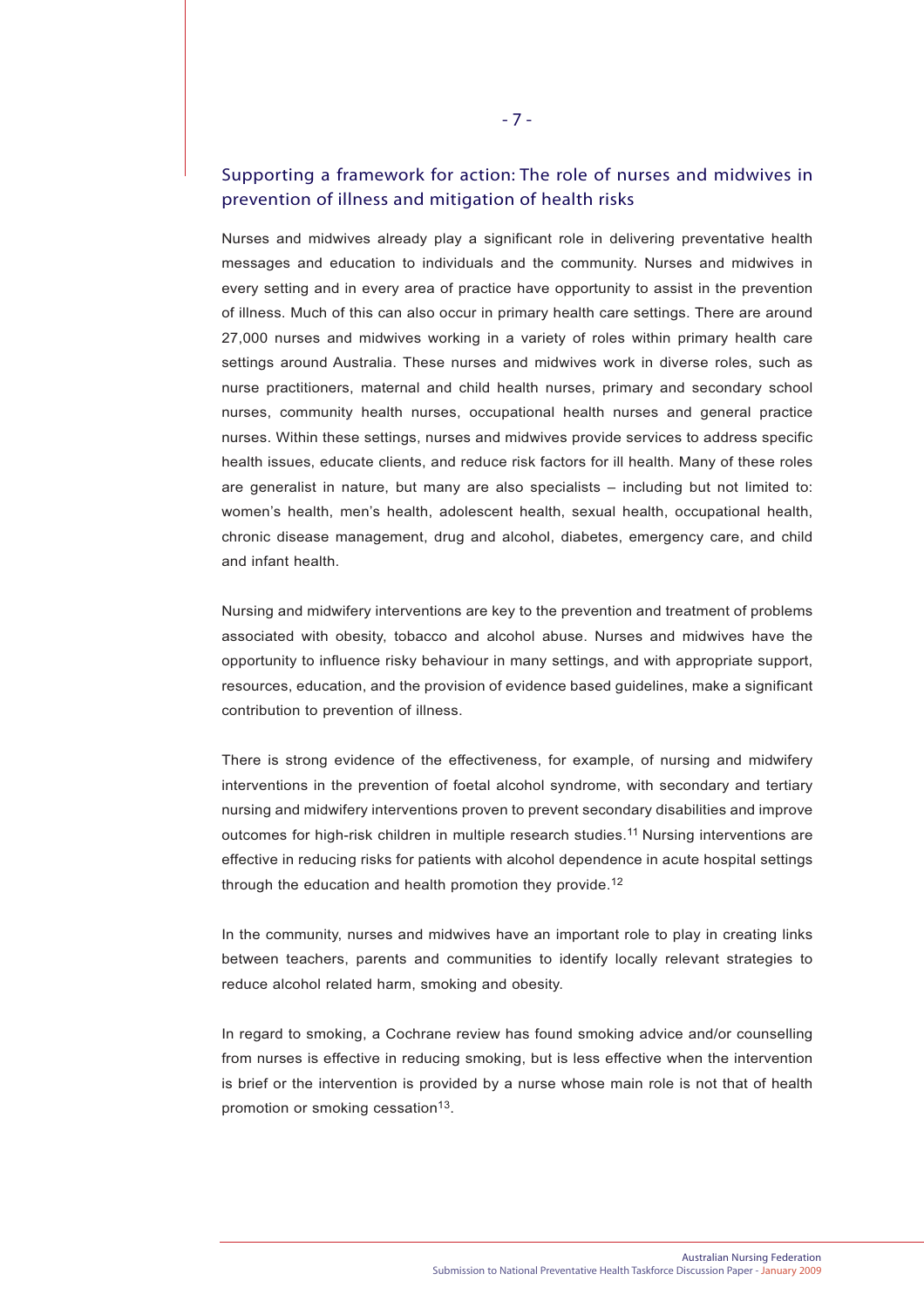Nursing interventions are not only effective in terms of patient outcomes; they are often cost effective as well: interventions provided through nurse-led clinics in the UK to promote secondary prevention of heart disease found significant gains in life years saved.<sup>14</sup>

Developing a skilled workforce of nurses and midwives dedicated to prevention is clearly essential to achieve the aim of the "healthiest country by 2020". However, the development of this workforce will not be successful unless nurses and midwives are given appropriate support. Recent studies have documented that nurses and doctors are frustrated by heavy workloads limiting their capacity to participate in prevention activities.15 It is also clear that specific education, appropriate resources and support are needed for health professionals to enable them to effectively address prevention.<sup>16</sup>

#### Summary

The success or otherwise of a national prevention strategy is going to require the simultaneous efforts of a large group of players in health, education, industry and the community. The evidence suggests that investment in prevention is worthwhile with potential savings from the reductions in alcohol misuse, smoking and obesity worth billions of dollars to Australia. The human benefits of those quality adjusted life years, and the effect on individuals of healthier and more productive lives are harder to calculate. However, both make efforts to improve prevention in Australia an essential task. The role of nurses and midwives, the largest health workforce, in achieving this aim, should not be underestimated.